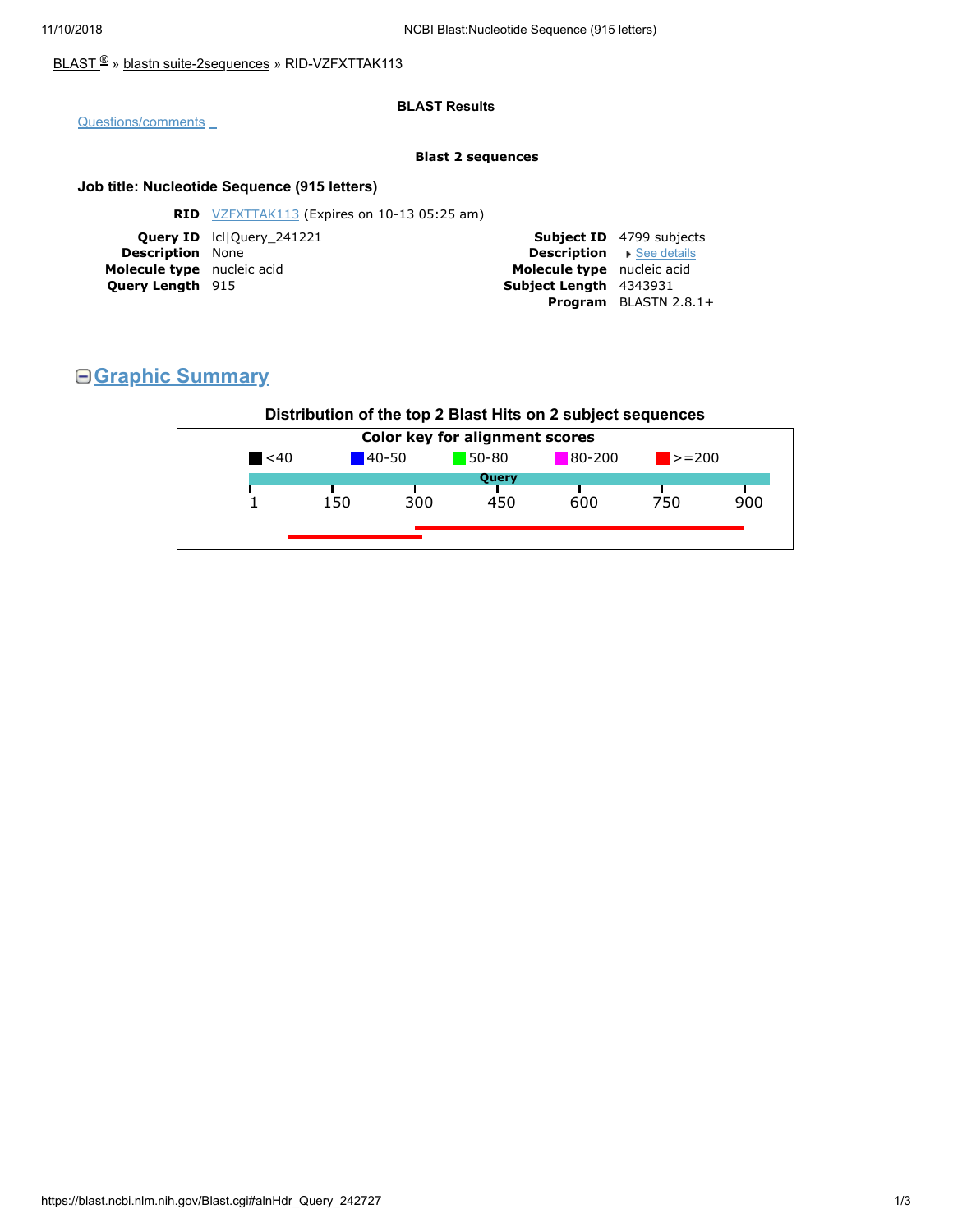# **Descriptions**

Sequences producing significant alignments:

| <b>Description</b>                                                  | Max<br>score | Total<br>score | Query<br>cover | Е<br>value | Ident | Accession    |
|---------------------------------------------------------------------|--------------|----------------|----------------|------------|-------|--------------|
| MHIKLPCM 01506 Lipopolysaccharide<br>core heptose(I) kinase RfaP    | 1026         | 1026           | 64%            | 0.0        | 98%   | Query 242728 |
| MHIKLPCM_01505 Lipopolysaccharide<br>core biosynthesis protein RfaG | 435          | 435            | 25%            | 4e-122     | 100%  | Query_242727 |

# **Alignments**

MHIKLPCM\_01506 Lipopolysaccharide core heptose(I) kinase RfaP Sequence ID: Query\_242728 Length: 798 Number of Matches: 1 Range 1: 1 to 578

| <b>Score</b>   |              | <b>Expect</b>             | <b>Identities</b>              | Gaps                                | <b>Strand</b>         | Frame |
|----------------|--------------|---------------------------|--------------------------------|-------------------------------------|-----------------------|-------|
| 1026 bits(555) |              | 0.0()                     | 577/586(98%)                   | 8/586(1%)                           | Plus/Plus             |       |
| Features:      |              |                           |                                |                                     |                       |       |
| Query          | 300          | ATGG<br>gaa               | AGAAGAGCCAC<br>GC              | GGCGTGGTAAAGATGC                    | GCAGAA                | 359   |
| Sbjct          | $\mathbf{1}$ |                           | AGAAGAGCCAC<br>GCCACA          | TGGCGTGGTAA                         | G                     | 60    |
| Query          | 360          | AAAAAACTGAATGGCGAGGT<br>G | CG T                           | GAACTGGAGACGCGTCGCACA               | ACG:                  | 419   |
| Sbjct          | 61           |                           |                                |                                     |                       | 120   |
| Query          | 420          | GAACTGGCCGGCAAAAGTTA      | тсс                            | TCAAATGGCACAAAGGGACGACCCTAAAGGAGATT |                       | 479   |
| Sbjct          | 121          | <b>GAACTGGCCGGCAA</b>     |                                | CAAATGGCACAAAGGGACGACCCTAAAGGAGATT  |                       | 180   |
| Query          | 480          | ATAAAAAA<br>G             | GCGGA<br>GCC.                  | AGG<br>G                            | GCAGACAGAGAGTGGCACGCT | 539   |
| Sbjct          | 181          | G                         | `ĠĠA                           | GG1<br>AGA<br>G<br>GC               | AGAGAGTGGCACGCT       | 240   |
| Query          | 540          | <b>GCAT</b>               | GA T<br><b>CGGT</b><br>Ģ<br>ĢΤ | GATACGATGCACGGAATAGGAT              | GGTGAAAAA             | 599   |
| Sbjct          | 241          |                           | GT<br>CGG1<br>GTT              | GCACGGAAT                           |                       | 300   |
| Query          | 600          | GGG <sup>-</sup>          | CGCACA                         | CCGAAGAT                            |                       | 659   |
| Sbjct          | 301          |                           |                                |                                     |                       | 360   |
| Query          | 660          | GAAGA<br>AGC              |                                | GGGCGGTCAACCCGC                     | `AAGCGT               | 719   |
| Sbjct          | 361          |                           | GGGCGGT                        |                                     |                       | 420   |
| Query          | 720          |                           |                                |                                     |                       | 779   |
| Sbjct          | 421          | 416CTGAT<br>G             | G<br>GGT                       | GCGC:                               | AGGGAT<br>AGC         | 479   |
| Query          | 780          |                           |                                |                                     | TACTGGGCCGGGGAAG      | 839   |
| Sbjct          | 480          | CCGTGAT                   |                                |                                     | G                     | 535   |
| Query          | 840          | GAA.<br>AAAAAA            | GG                             | :GGCACCGAGACACAGAT                  | 885                   |       |
| Sbjct          | 536          |                           | `GA<br>ΤG<br>GG                | CACCGGG<br>CACAGAT                  | 578                   |       |

MHIKLPCM\_01505 Lipopolysaccharide core biosynthesis protein RfaG Sequence ID: Query\_242727 Length: 1125 Number of Matches: 1 Range 1: 891 to 1125

| <b>Score</b>  |     | <b>Expect</b> | <b>Identities</b>                                                                                                            | Gaps      | <b>Strand</b> | Frame |
|---------------|-----|---------------|------------------------------------------------------------------------------------------------------------------------------|-----------|---------------|-------|
| 435 bits(235) |     | $4e-122()$    | 235/235(100%)                                                                                                                | 0/235(0%) | Plus/Plus     |       |
| Features:     |     |               |                                                                                                                              |           |               |       |
| Query         | 73  |               | GTTGACGACTGCGGTATGCGGATACGCACACTATATCACAGATGCTAATTGTGGAACGGT<br>GTTGACGACTGCGGTATGCGGATACGCACACTATATCACAGATGCTAATTGTGGAACGGT |           |               | 132   |
| Sbict         | 891 |               |                                                                                                                              |           |               | 950   |

https://blast.ncbi.nlm.nih.gov/Blast.cgi#alnHdr\_Query\_242727 2/3